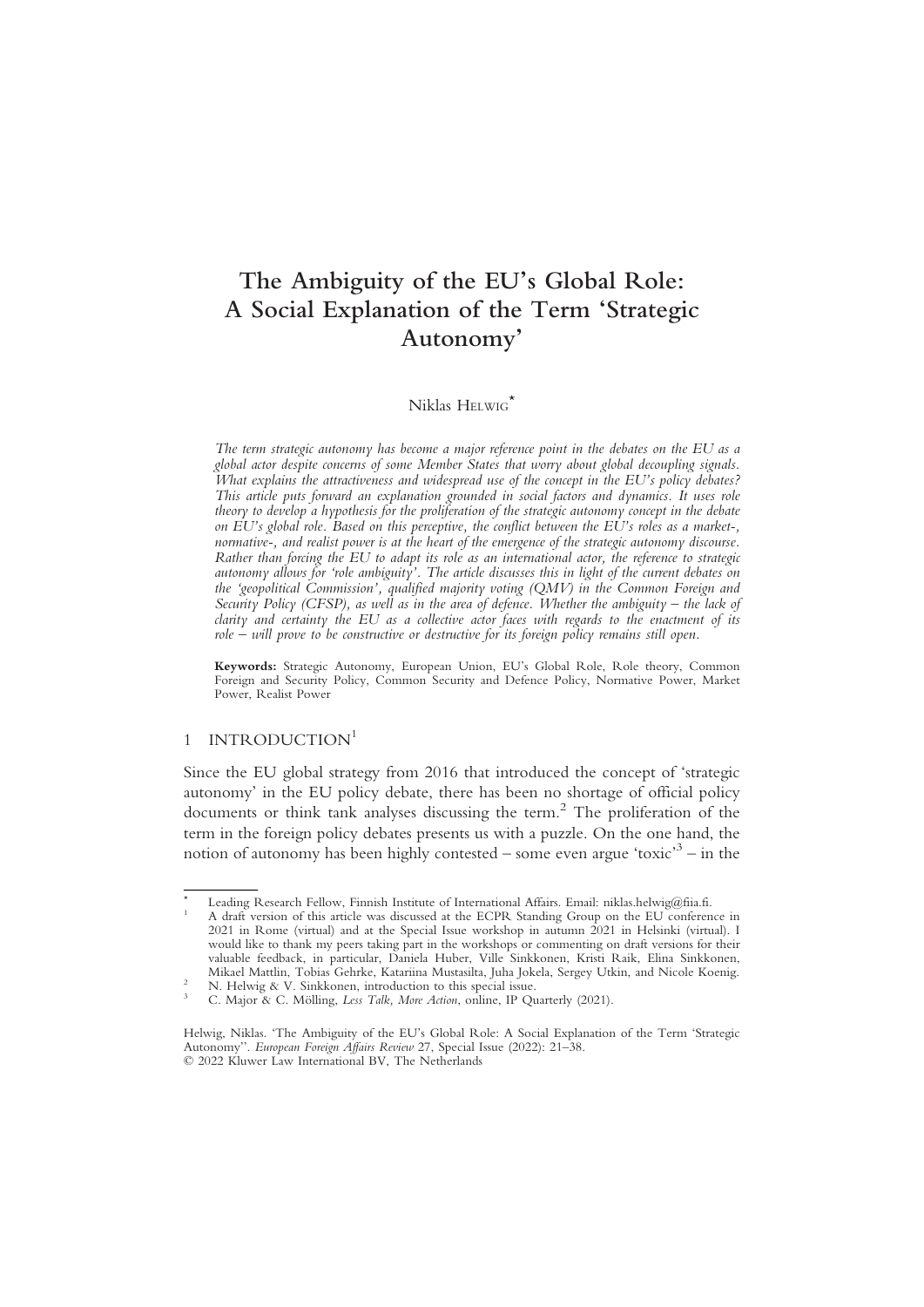discussions among Member States on Europe's future course. After all, 'autonomy' can easily be (mis)interpreted as distancing or decoupling and thus alienates those members for which a close transatlantic security partnership or a liberal international trade agenda is paramount. On the other hand, this did not stop the EU and its representatives to put the term at the centre of EU policy debates.

How can we explain the proliferent use of the strategic autonomy concept in the discussion of EU foreign policy despite its divisive effects? This article puts forward an explanation grounded in the constructivist approach of role theory. Rather than looking at the material factors of the debate, such as the EU's interdependencies in its security or trade relations, this article highlights the ideational process that pushes the strategic autonomy narrative to the forefront. The article is based on the observation that the EU is increasingly faced with a dissonance between different self-images as an international actor. In particular, it is unsure whether its external relations should be guided by its market-liberal principles, its norms and values, or  $-$  increasingly  $-$  by security concerns.

The EU's struggles between competing objectives as a market, normative or realist power are not a new development. Here, it is used to develop the hypothesis that the strategic autonomy discourse became popular as a result of this identity crisis. Because of its ambiguity, the idea of strategic autonomy can be used – and is used – in the justification of various policy objectives, whether they serve the EU's security interests, values, or economic position.

The article starts with a short introduction into role theory, which serves as a framework for this analysis. 'Role ambiguity' is introduced as a concept that describes the EU's uncertainty about which priorities, strategies and instruments are part of its role. The next section analyses the current role conflict of the EU between its market-, normative- and realist power conceptions. The competition between different narratives of the EU's global role is as salient as ever in the current discourse. The article then turns to discuss the external contestation of the EU's self-image, which is challenged by the crisis of multilateralism and the rulesbased order, bilateral challenges from major powers, as well as by transnational trends, such as populism or technological disruption. In order to adapt to this contestation, the EU is in recent years introducing a geopolitical approach in its external relations. This includes a discussion of decision-making reforms in the Common Foreign and Security Policy (CFSP) and the deepening of its defence integration, as the section before the conclusion highlights. The article concludes that, the term 'strategic autonomy' is used to argue for policy-change across all ideational dimensions of EU foreign policy. Yet, the jury is still out whether the ambiguity of the term is constructive or destructive for the EU's ability to formulate a clearer strategy.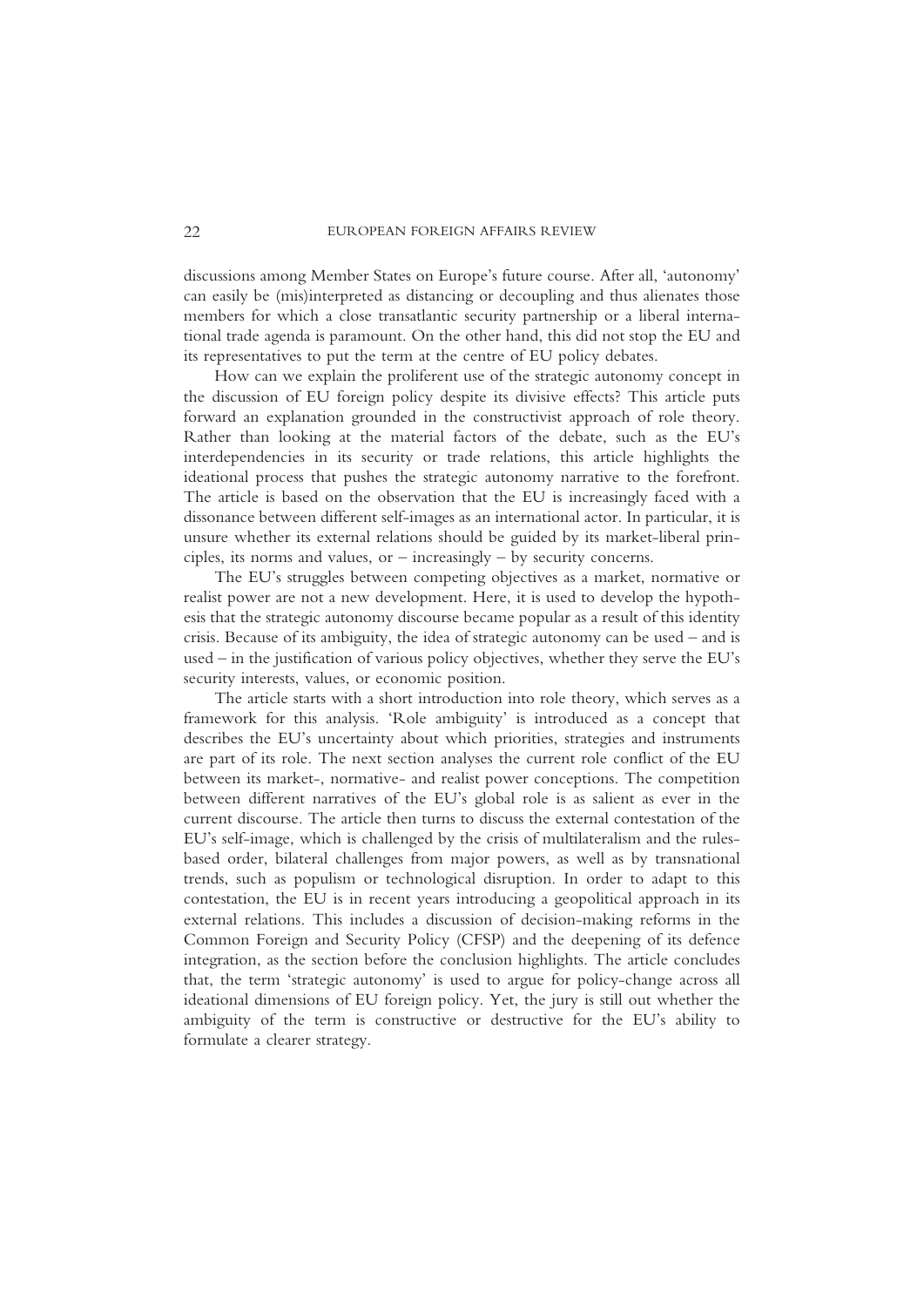## 2 A SOCIAL EXPLANATION OF THE STRATEGIC AUTONOMY **CONCEPT**

The concept of strategic autonomy has its origin in the study of the EU's security and defence policy.<sup>4</sup> It is little surprising that the analytical perspective to analyse the EU's dependencies in the security field leans towards neo(realist) inspired explanations and focuses on the alliance politics between Europe and the US.<sup>5</sup> Lately, economic questions have increasingly moved into the focus of the strategic autonomy debate and have given weight to explanations grounded in network approaches or International Political Economy Theory.<sup>6</sup> In contrast, this article puts forward an explanation grounded in social factors and dynamics. It uses a role theoretical approach to develop a hypothesis for the proliferation of the strategic autonomy concept in the debate on EU foreign affairs.

Role theory, and its applications to the study of the EU as an international actor, starts from the assumption that the EU's activities can best be explained through its social context and interactions.<sup>7</sup> The popular analogy used to describe the approach likens the EU and other international actors to theatre actors on a stage that play a certain part according to their script, while trying to adapt to the expectations of an audience. $8$  It is important to note that according to the concept, roles are not fixed and instead develop through a constant process of social interaction between different actors.9 The analysis of the EU as an international actor thus includes studying its own role conception.<sup>10</sup> Here the question is, how the EU perceives its own identity as an international actor and what course of action it derives from that. In addition, the contestation of the EU's role by elites and interest groups is in the focus.

The theory explains change as a result of role conflicts that either emerge between competing self-conceptions of an actor, or as a result of a misfit between the self-conception and the external contestation. Role conflicts lead to a reflection on the self-conception of an actor and a possible adaptation of its role.<sup>11</sup>

<sup>&</sup>lt;sup>4</sup> N. Helwig, *EU Strategic Autonomy: A Reality Check for Europe's Global Agenda*, FIIA Working Paper, 199 (2020).

J. Howorth, Strategic Autonomy and EU-NATO Cooperation: Threat or Opportunity for Transatlantic Defence Relations?, 40(5) J. Eur. Integ. 523–537 (2018).

<sup>&</sup>lt;sup>6</sup><br>Cross reference to T. Poutala et al. & T. Gehrke in this special issue.<br><sup>7</sup> L. Aggestam, *Role Theory and European Foreign Policy: A Framework of Analysis*, in *The European Union's*<br>*Role in International Politics* 11

N. Koenig, Between Conflict Management and Role Conflict: The EU in the Libyan Crisis, 23(3) Eur. Sec. 250–269 (2014).

<sup>&</sup>lt;sup>9</sup> S. Harnisch, *Role Theory: Operationalization of Key Concepts*, in *Role Theory in International Relations: Approaches and Analyses 7–35* (S. Harnisch, C. Frank & H. W. Maull eds, Routledge 2011).

<sup>&</sup>lt;sup>10</sup> K. J. Holsti, National Role Conceptions in the Study of Foreign Policy, 14(3) Int'l Stud. Q. 233–309 (1970).<br><sup>11</sup> C. Cantir & J. Kaarbo, Contested Roles and Domestic Politics: Reflections on Role Theory in Foreign Pol

Analysis and IR Theory, 8(1) Foreign Pol'y Analysis 5–24 (2012).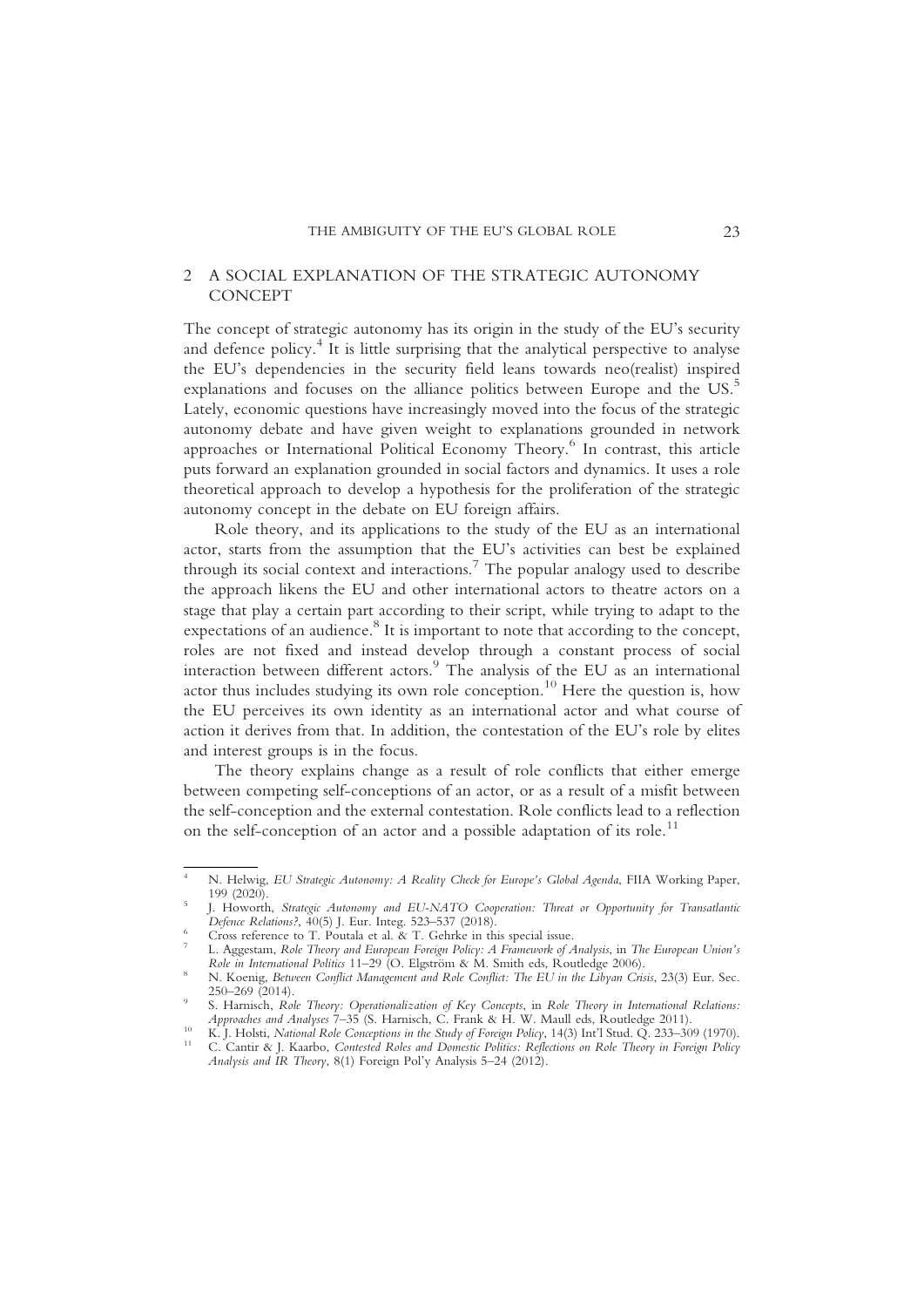24 EUROPEAN FOREIGN AFFAIRS REVIEW

This article will analyse to what extent the emergence and proliferation of the term strategic autonomy can be understood as a result of this social adaptation process. The analysis is based on peer-reviewed literature, the discourse reflected in expert analyses (e.g., from think tanks) as well as official documents and speeches. This led to the identification and reconstruction of three prominent roles of the EU as a market, normative and realist power. The argument is that, rather than triggering a role adaptation of the EU as an international actor in the sense of a strategic reorientation, the strategic autonomy concept increases the EU's role ambiguity. While 'role ambiguity' is an established term in sociological literature,<sup>12</sup> it is in this article for the first time applied to the EU's international role. The term is here used to describe the lack of clarity and certainty the EU as a collective actor faces with regards to the enactment of its role. It differs from the concept of role conflict. While role conflict occurs when an actor is faced with inconsistent or incompatible demands, role ambiguity is the resulting uncertainty about which priorities, strategies and instruments are part of its role. It is therefore a result of a role conflict, which did not lead to a conclusive role adaptation of an international actor. In the case at hand, the emergence of role ambiguity is reflected in the vague nature of the strategic autonomy concept, which allows for multiple interpretations of what the EU should do to adapt to a more challenging international environment.

### 3 THE EU'S IDENTITY CRISIS

An important aspect of the debate on the EU's international role and with regards to the pursuit of strategic autonomy is the EU's self-conception in international politics. Only through a certain perception of itself of being separate from 'others', can the EU claim to follow an autonomous foreign policy.13 However, the question of what the word 'European' in the European strategic autonomy discourse refers to, remains contested. In the following, I sketch out what could be labelled as an identity crisis of the EU, as the bloc is neither certain of the roots of its self-image nor the policies that should follow from it. Instead, several versions of the EU's narrative exist, which are all reflected to some degree in the concept of strategic autonomy (see Table 1).

<sup>&</sup>lt;sup>12</sup> See e.g., B. J. Biddle, Recent Developments in Role Theory, 12 An. Rev. Soc. 67–92 (1986); R. Kahn, Organizational Stress: Studies in Role Conflict and Ambiguity (Wiley 1964).

<sup>&</sup>lt;sup>13</sup> B. Rumelili, Constructivism and the Role of the 'Other' in EU External Action, in The External Action of the European Union: Concepts, Approaches, Theories 197–201 (S Gstöhl & S. Schunz eds, Red Globe Press 2021); M. Siddi, National Identities and Foreign Policy in the European Union. The Russia Policy of Germany, Poland and Finland, ECPR Press (2017).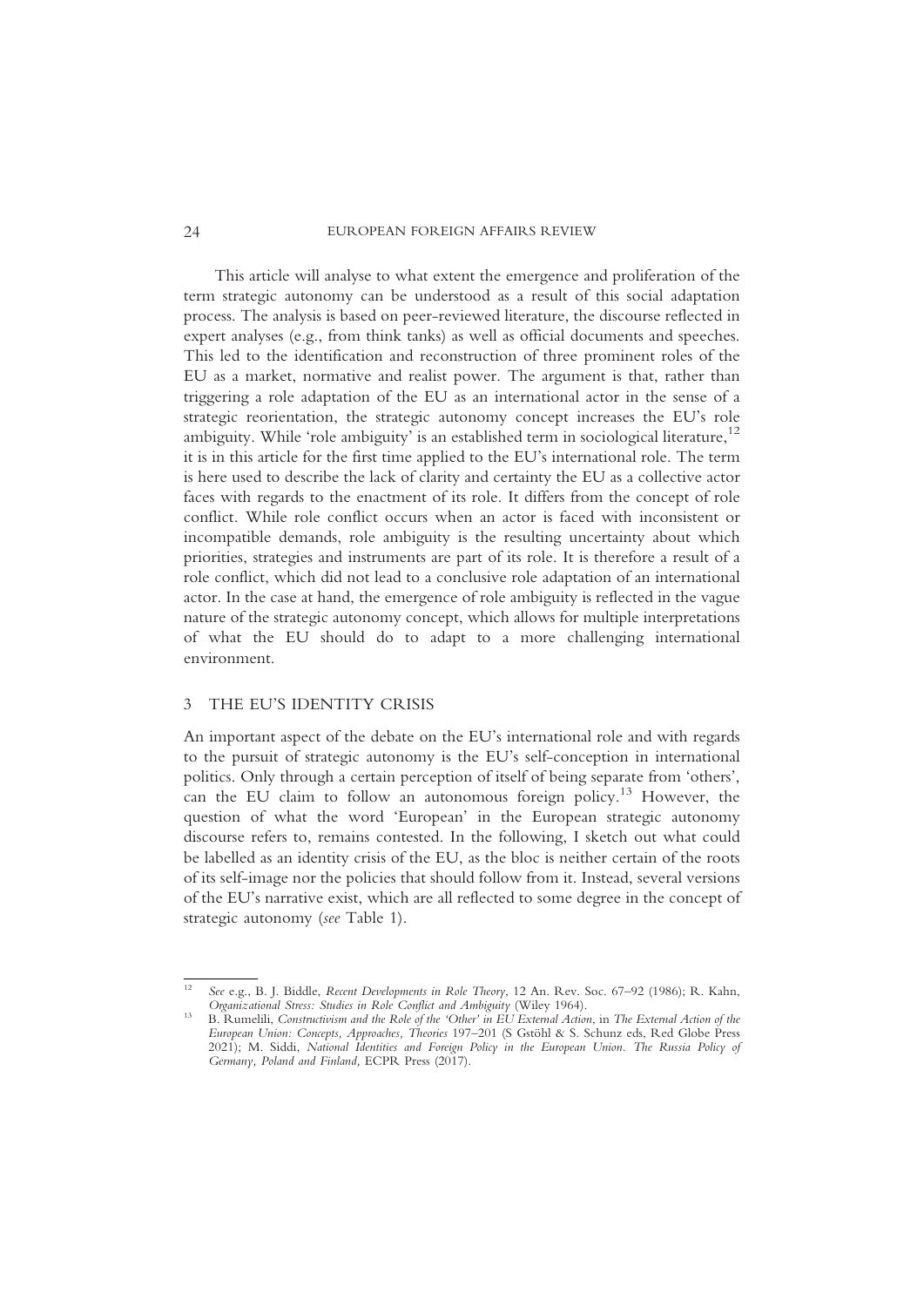|                              | Market Power                                                            | Normative Power                                                                   | Realist Power                                         |
|------------------------------|-------------------------------------------------------------------------|-----------------------------------------------------------------------------------|-------------------------------------------------------|
| Source of identity           | Single market                                                           | EU's distinct values                                                              | Structural shifts                                     |
| Strategic auton-<br>omy from | Coercion/unfair<br>trade practices                                      | Authoritarianism,<br>human rights abuse                                           | Military dependence<br>on US                          |
| Strategic auton-<br>omy for  | Managing risks in<br>global economy<br>Promoting norms<br>through trade | Protecting<br>'European way of<br>life'<br>Diffuse norms in<br>external relations | Protecting the EU<br>without need for<br>outside help |
| Related concepts             | Open Strategic<br>Autonomy                                              | European<br>civilization                                                          | Capacity to Act                                       |
| Key debates                  | Trade liberalization<br>vs. promotion of<br>norms/security<br>interests | European vs. uni-<br>versal norms                                                 | Atlanticism vs<br>Europeanism                         |

Table 1 The EU's Self-Conception and Strategic Autonomy

The self-identification of the EU as a market power goes back to the roots of the integration process as an economic project. According to Damro, the EU's identity is closely linked to the development of its single market.<sup>14</sup> Not only, is the integration of the EU project most advanced in the economic sphere, the EU also represents the world's largest trading bloc. Both, the regulatory competences of the European Commission, as well as the ability to project power through trade relations globally, makes the single market the defining element of the EU's external action. Through its interaction with others, the EU attempts to externalize its market-related policies and regulations.<sup>15</sup>

The centrality of economic policies and the EU's focus on using its economic clout is also reflected in the strategic autonomy discourse. The best example of the projection of its self-image as a market power on external policies is the European Commission development of the 'Open Strategic Autonomy' concept.<sup>16</sup> In the revision of its trade policy, the EU highlights openness on the one hand, i.e., its liberal market-based principles. Accordingly, the message is that the EU wants to

<sup>&</sup>lt;sup>14</sup> C. Damro, Market Power Europe, 19(5) J. Eur. Pub. Pol'y 682–699 (2012).<br><sup>15</sup> A. R. Young, *Europe as a Global Regulator? The Limits of EU Influence in International Food Safety* Standards, 21(6) J. Eur. Pub. Pol'y 904–922 (2014); A. Bradford, *The Brussels Effect: How the European Union Rules the World* (Oxford University Press 2020).

<sup>&</sup>lt;sup>16</sup> See e.g., European Commission, Trade Policy Review – An Open, Sustainable and Assertive Trade Policy, COM(2021) 66 final (Brussels, 18 Feb. 2021).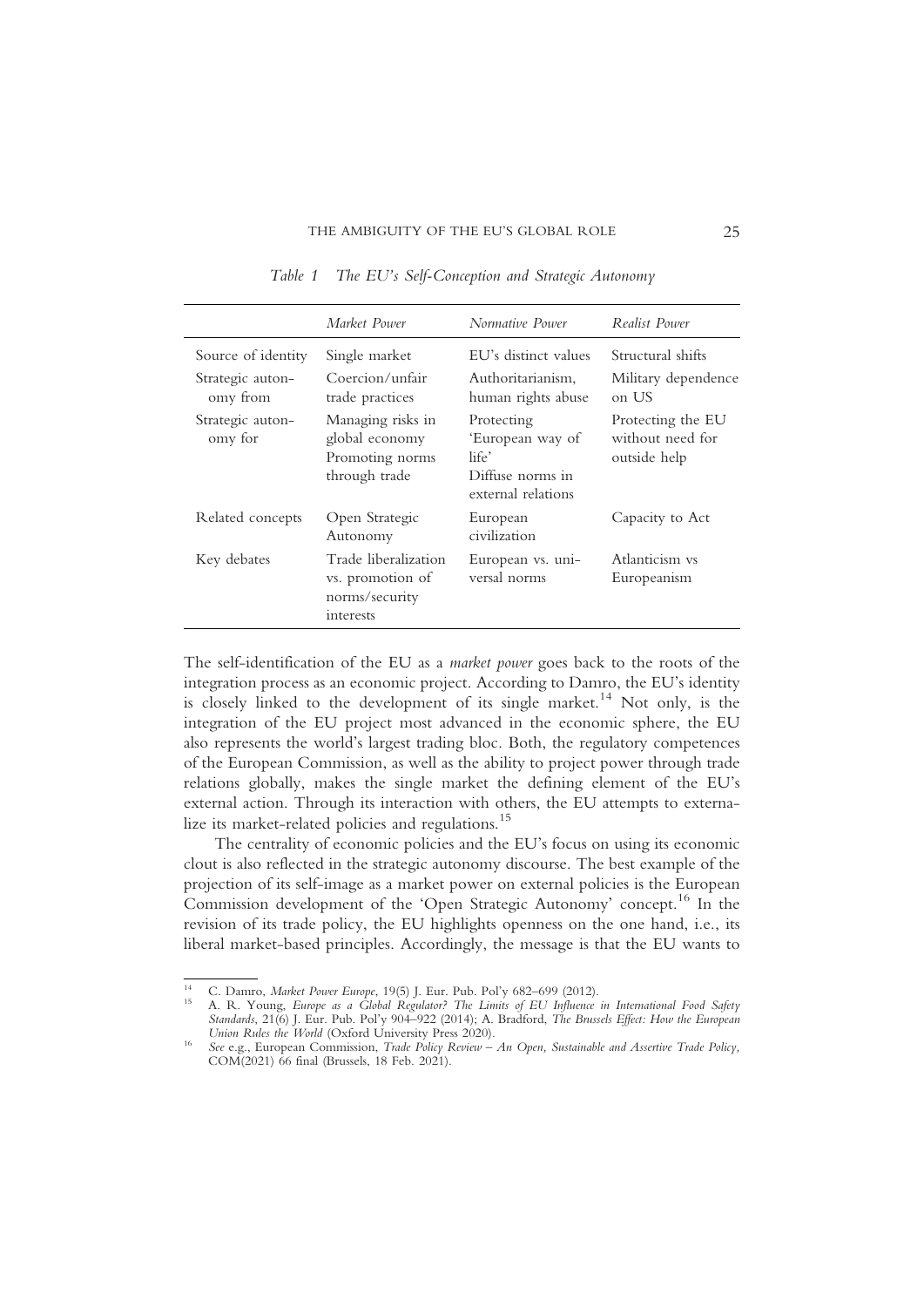keep trade barriers low and promote rules-based international trade. On the other hand, the goal of the Commission is to address some of the EU's dependencies in strategic sectors and to fight back against unfair trade and investment practices of third states.17 An important focus is on the reform of the World Trade Organization, which reflects the market power narrative and the EU's tendency to externalize its market policies.

However, the EU's approach as a market power is more than just trying to globally export its marked-based model. The strategic autonomy debate signals that the EU's self-image as a market power is slowly shifting. The announcement of Commission President Ursula von der Leyen to lead a 'geopolitical Commission' indicates that the EU is willing to use its leverage on economic and trade matters more distinctively in the pursuit of political goals.<sup>18</sup> Instead of focusing on trade liberalization and reciprocity, non-trade policy objectives move into the spotlight. Such as the enforcement of labour rights in the EU's international supply chains, or carbon neutrality in the production of imports. Strategic autonomy, and the management of global interdependencies, extended to become more than just a defensive strategy in a more economically competitive environment and also started to include normative elements of protecting and promoting the EU 'way of life'. 19

Indeed, the strategic autonomy debate raises longstanding questions regarding the EU's identity as a normative power. The concept underlines the ideational history and features of the EU as an entity that helped to overcome violent conflicts on the continent and enshrined the ideas of peace, liberty, democracy, and the rule of law in its 'acquis communitaire'. The centrality of these norms to the European context and the ambition to diffuse them in their external relations, separates the EU from other international actors.<sup>20</sup> The EU's identity from this perspective goes way beyond the attractiveness and power of its market. Instead, the EU actively defines what it means to be European in its relations with others, for example towards accession candidates.<sup>21</sup>

The question of Europe's distinct normative base reappeared in the discussion on European strategic autonomy. In particular French President Emmanuel Marcon, one of the biggest proponents of a more autonomous approach of the EU, repeatedly highlighted the distinct ideological basis of the European project as

<sup>&</sup>lt;sup>17</sup> T. Gehrke in this special issue.<br><sup>18</sup> S. Meunier & K. Nicolaïdis, *The European Union as a Conflicted Trade Power*, 13(6) J. Eur. Pub. Pol'y<br>906–925 (2006).

<sup>&</sup>lt;sup>19</sup> European Commission, 2021 Strategic Foresight Report: The EU's Capacity and Freedom to Act, COM (2021) 750 final (Brussels 8 Sept. 2021).

<sup>20 [2021] 130</sup> intain processes of Sept. 2021].<br>21 I. Manners, *Normative Power Europe: A Contradiction in Terms?*, 40 J. Com. Mkt. Stud. 235–258 (2002).<br><sup>21</sup> B. Laffan, *The European Union and Its Institutions as 'Identity* European in the EU (R. Herrmann & T. M. Risse eds, Rowman & Littlefield 2004).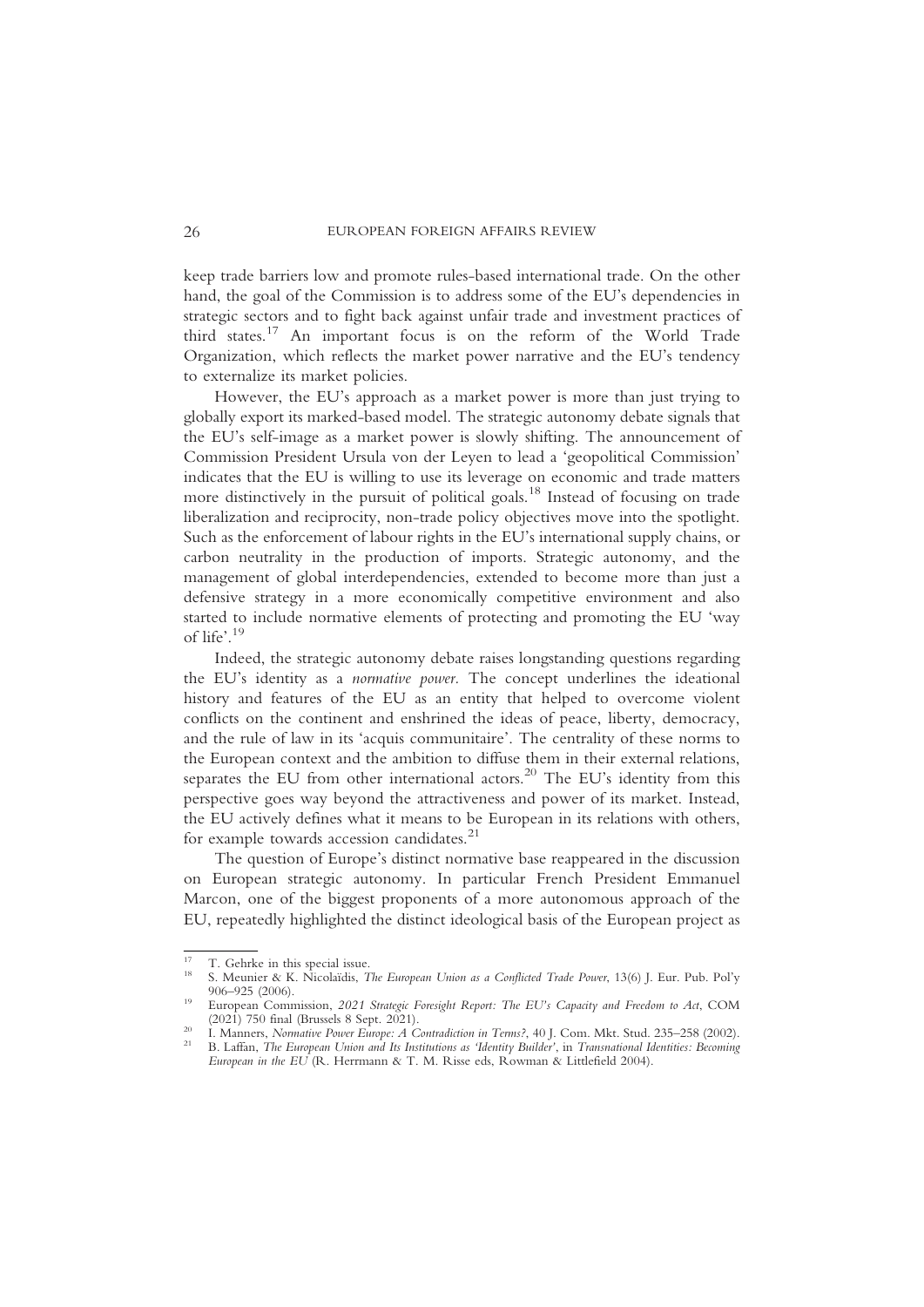a starting point for his vision of a more sovereign Europe.<sup>22</sup> Going even further, he called for the promotion of the 'European civilization', which he sees as distinct from the 'American' and 'Chinese' civilization.<sup>23</sup> In her sharp critique of the emerging European identity narrative, Rosa Balfour pointed out that if 'European sovereignty is the political embodiment of the "European civilization"; strategic autonomy is the policy outcome'.<sup>24</sup> This interpretation of strategic autonomy as an attempt to pursuit identity politics and pit 'European' values against those of others provoked criticism. Balfour raised the questions whether EU foreign policy goals are not better served, when values, such as human rights, are seen as 'universal' rather than 'European'. <sup>25</sup> In her view, the narrative of unique European values overlooks the multitude of identities in Europe and indicates indifference to Europe's exploitative colonial heritage. In addition, Hans Kundnani pointed to the ethnical undertone of the European autonomy discourse and criticized the emerging pro-EU narrative as a primarily white civilization project.<sup>26</sup>

The question arises, whether the strategic autonomy discourse is part of a larger trend in which the EU is tempted to turn into a 'Civilization State'.<sup>27</sup> To counter this claim, it is often pointed out that European identity has not been defined in juxtaposition towards 'others'. Instead, Europe's other is its own warprone past.28 This view was brought up again by Mark Leonard in his defence of the pro-European narrative, when pointed out that 'the EU has in its DNA a rejection of the violent ethno-nationalism that led to the death camps'.<sup>29</sup>

A third self-conception of the EU sees the emergence of a *realist power*.<sup>30</sup> The narrative of the EU's development as an international actor is from this perspective neither grounded in the economic project of market integration, nor in the normative heritage as a peace project. Instead, a more pragmatic – or more realistic – interpretation of the international challenges that the EU is facing guides its international role. From this perspective, the EU's identity as an international actor emerged because of the structural changes in the 1990s and with the end of the bipolar

<sup>&</sup>lt;sup>22</sup> J. de Weck, *Macron's European Identity Politics*, IP Quarterly (Oct. 2020).<br><sup>23</sup> Speech by French President Emmanuel Macron at the Ambassadors' conference (27 Aug. 2019), https://lv.ambafrance.org/Ambassadors-conference-Speech-by-M-Emmanuel-Macron-President-of-

<sup>&</sup>lt;sup>24</sup> R. Balfour, *Against a European Civilization: Narratives About the European Union*, Carnegie Europe (6<br>Apr. 2021).

Apr. 25 Ibid.<br>
26 H. Kundnani, *What Does It Mean to Be 'Pro-European' Today?*, The New Statesman (Feb. 2021).<br>
27 A. Glencross, *The EU and the Temptation to Become a Civilizational State*, 26(2) Eur. Foreign Aff. Rev.<br>

<sup>&</sup>lt;sup>28</sup> Rumelili, *supra* n. 13.<br><sup>29</sup> M. Leonard, *The Meaning of Pro-Europeanism – A Response to Hans Kundnani*, The New Statesman (Feb. 2021).<br><sup>30</sup> Please note that (Neo-)realism as IR theory give little weight to the iden

explored in this article. The notion of realism in this case rather refers to the EU's self-conception's similar focus on security interests and structural limitations.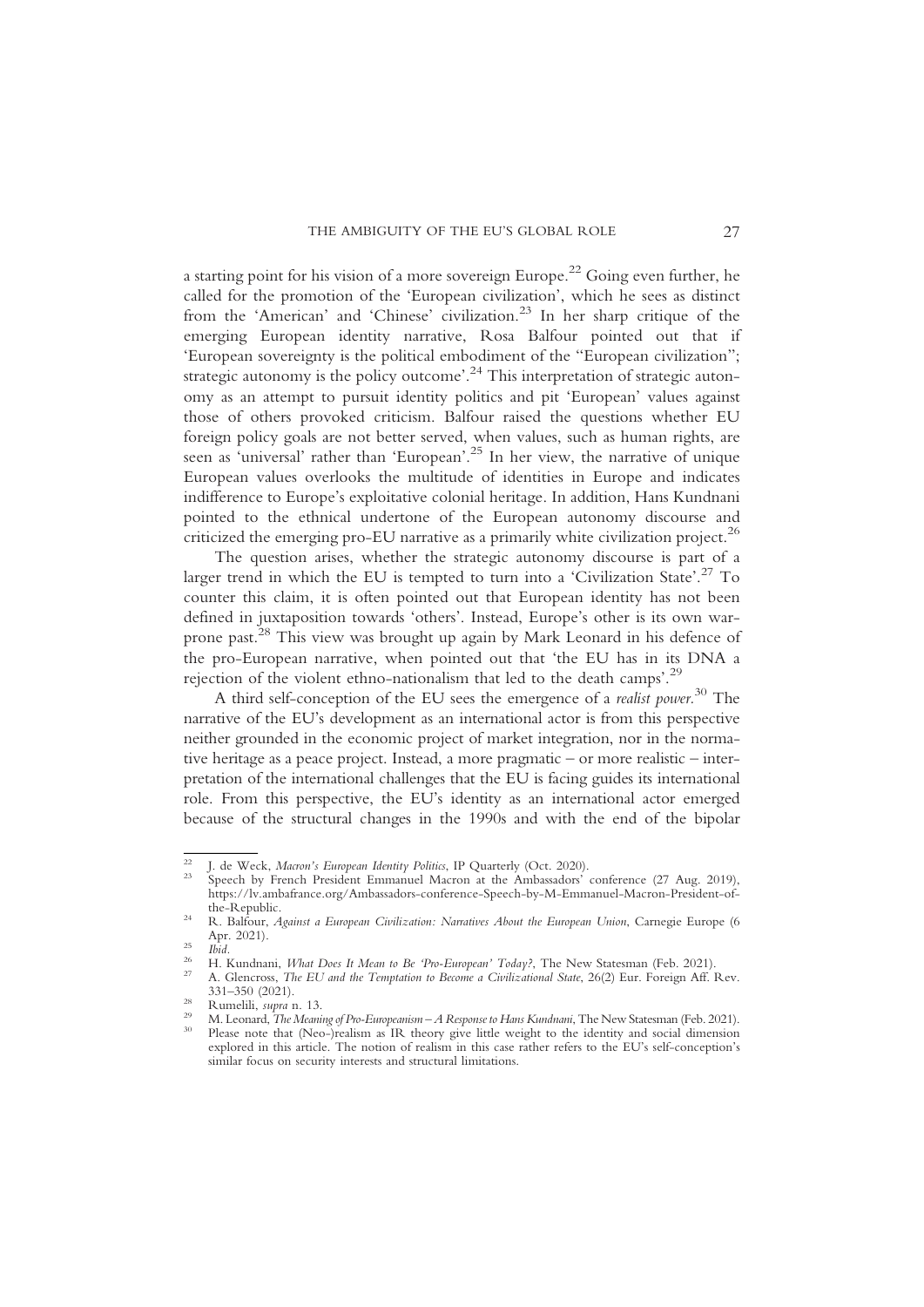international order. These changes highlighted the need for the EU to develop its own ability in a situation when US involvement in European security is uncertain. This narrow and functional self-conception of the EU as an international actor is independent from the normative characteristics of its humanitarian and marketliberal roots. The EU is seen as a 'power multiplier' for Member States and a tool to 'shape the external milieu' through its security and economic instruments.<sup>31</sup>

With the 2016 EU Global strategy the realist interpretation of EU foreign policy gained more currency. It introduces the notion of 'principled pragmatism' in the vocabulary of EU foreign policy. In the context of instability in the EU's southern neighbourhood and the connected migration crisis in particular, the new principle represented at least a discursive change.32 The strategy signalled a shift in focus from democracy promotion to promoting 'resilience' and hence stability, with less concern about the type of regime.<sup>33</sup> Sven Biscop referred to this more pragmatic approach as 'Realpolitik with European characteristics', meaning 'a rejection of liberal utopianism, but not of liberal ideals themselves'. <sup>34</sup> As a result of this strategic reorientation, European foreign policy should be guided more by what is possible in the strategic environment than by what would be desirable according to its beliefs. Russia's invasion of Ukraine in early 2022 once more underlined the realist identity of the EU, which is confronted with a dangerously eroding security environment on its continent. However, a pure realist narrative of the EU's firm reaction to the Russian aggression would fail to paint the whole picture. The war also underlines the normative basis and attractiveness of the EU as a liberal and rules-based project in contrast to Putin's strongman playbook.

The internal debate on the self-image of the EU an international actor is not new. In the past this has often led to an adjustment of how the EU sees international role. For example, as a result of the creation of the military dimension with start of the Common Security and Defence Policy (CSDP), many saw a challenge to the traditionally 'civilian' nature of the EU. Consequently, the narrative of a comprehensive power emerged, which combined the 'soft' civilian aspects of EU's power (e.g., crisis management instruments) with a 'hard' edge.<sup>35</sup> Yet, in the current debates on EU foreign policy, the adaptation process seems still open.<sup>36</sup>

<sup>&</sup>lt;sup>31</sup> A. Hyde-Price, 'Normative' Power Europe: A Realist Critique, 13(2) J. Eur. Pub. Pol'y 217–234 (2006).<br><sup>32</sup> N. Bremberg, From 'Partnership' to 'Principled Pragmatism': Tracing the Discursive Practices of the High<br>Repr

Representatives in the EU's Community With the Southern Mediterranean, 20(3) Eur. Sec. 359–375 (2020).<br>33 A. E. Juncos, Resilience as the New EU Foreign Policy Paradigm: A Pragmatist Turn?, 26(1) Eur. Sec. 1–18

<sup>(2017).&</sup>lt;br>34 S. Biscop, *The EU Global Strategy: Realpolitik With European Characteristics*, Egmont Institute Security<br>2016).

<sup>&</sup>lt;sup>35</sup> Koenig, supra n. 8.<br><sup>36</sup> T. Diez, *The EU in a Changing World Order: In Defence of Normative Power 2.0, 29(1) Marmara J. Eur.* Stud. 1–20 (2021).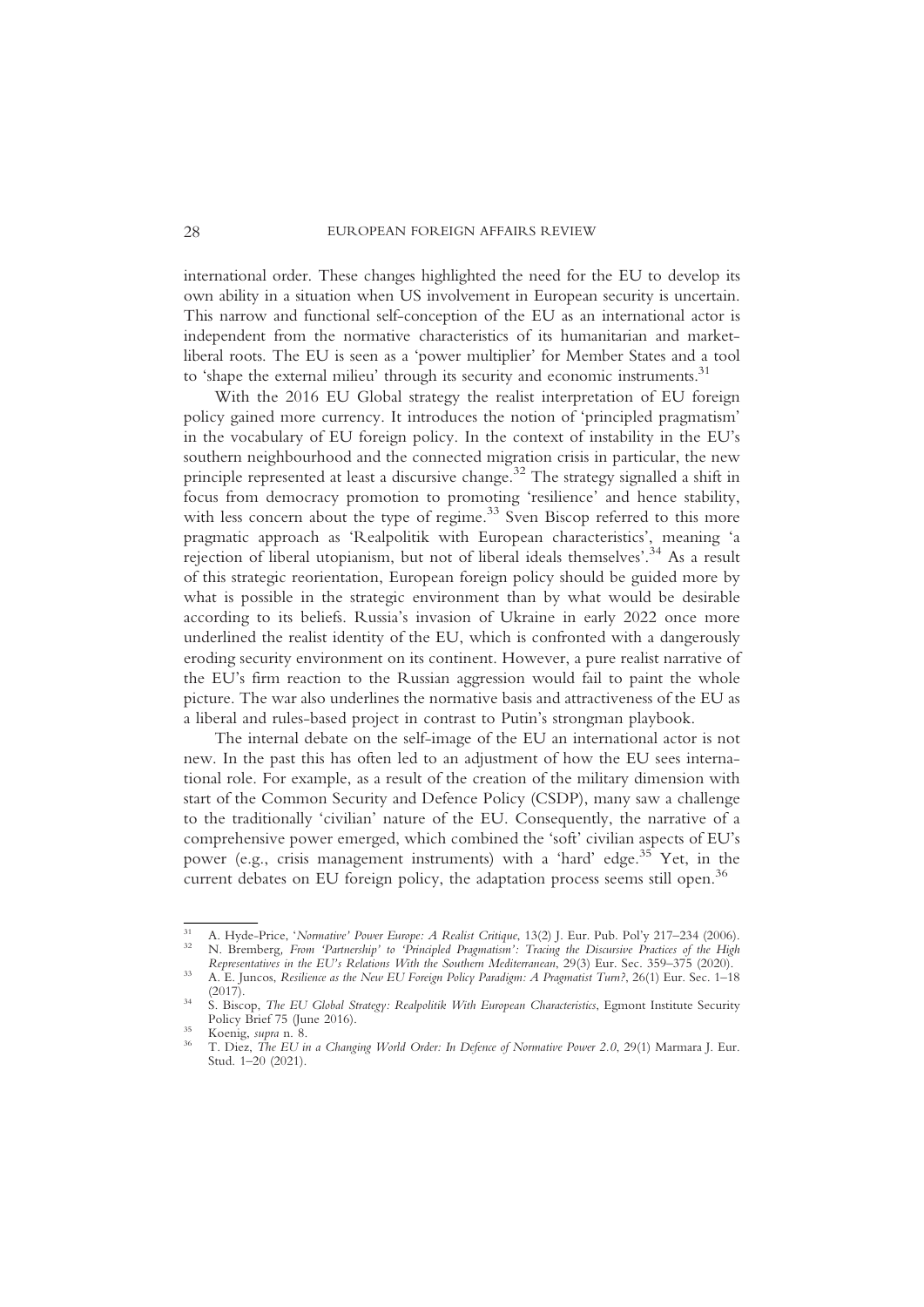#### EU'S ROLE CONTESTATION

Not only is there a conflict between the different self-conception of the EU, the joint approach to international politics is also contested on several external dimensions. This external contestation of the EU by elites and interest groups has grown in recent years, closely connected to the larger international transformations that brought intense debates on international norms and cooperation.37 In the following, the article discusses the external role contestation of the EU by looking at its multilateral, bilateral and the transnational context.

Notions that the multilateral system is in a state of prolonged crisis are commonplace. Yet the extent to which broader trends in international politics are contributing to a contestation of the EU's international role are only just surfacing. The visions of 'effective multilateralism' in the 2003 European Security Strategy is a good example of the EU's normative role-conception and the idea to shape the international politics in line with its own rules-based integration experience on the continent.<sup>38</sup> Yet, the track-record of this approach has been mixed at best. While the EU embraced the idea of taking the 'national' out of 'international politics', it is questionable to what extent major powers, such as China, Russia, and even the US are committed to the multilateral order and are comfortable in being limited in their sovereign decisions.<sup>39</sup> From this perspective the norms and rules of the international order are being constantly contested and may even be misused by actors to gain unfair advantage from global cooperation in their growing rivalry.

The fate of the Iran nuclear agreement is the most prominent recent example of the contestation of the EU's multilateral approach. The Trump administration's resolute use of economic instruments to push Europeans to follow US foreignpolicy objectives has damaged European international role. The ability of the US to 'weaponize interdependence'<sup>40</sup> and to use its dominant position in global finance was visible when the Trump administration withdrew from the Joint Comprehensive Plan of Action (JCPOA) and reinstated sanctions against Iran as part of a maximum pressure campaign. The EU only just managed to keep the Iran deal alive, and it was helpless in implementing its common position and living up to its commitments in the JCPOA in the face of US extraterritorial sanctions on European businesses. While the Biden administration might reverse course and

<sup>&</sup>lt;sup>37</sup> K. Biedenkopf et al., *Introduction: Shades of Contestation and Politicisation of CFSP*, 30(3) Eur. Sec. 325–343 (2021).

<sup>&</sup>lt;sup>33</sup> J. Solana, *A Secure Europe in a Better World: European Security Strategy*, 11 Council Eur. Union (2003).<br><sup>39</sup> E. Sinkkonen & V. Sinkkonen, *A Multi-dimensional View of US-China Great-Power competition*, in *Strategic* 

<sup>&</sup>lt;sup>40</sup> H. Farrell & A.L. Newman, *Weaponized Interdependence: How Global Economic Networks Shape State* Coercion, 44(1) Int'l Sec. 42–79 (Summer 2019).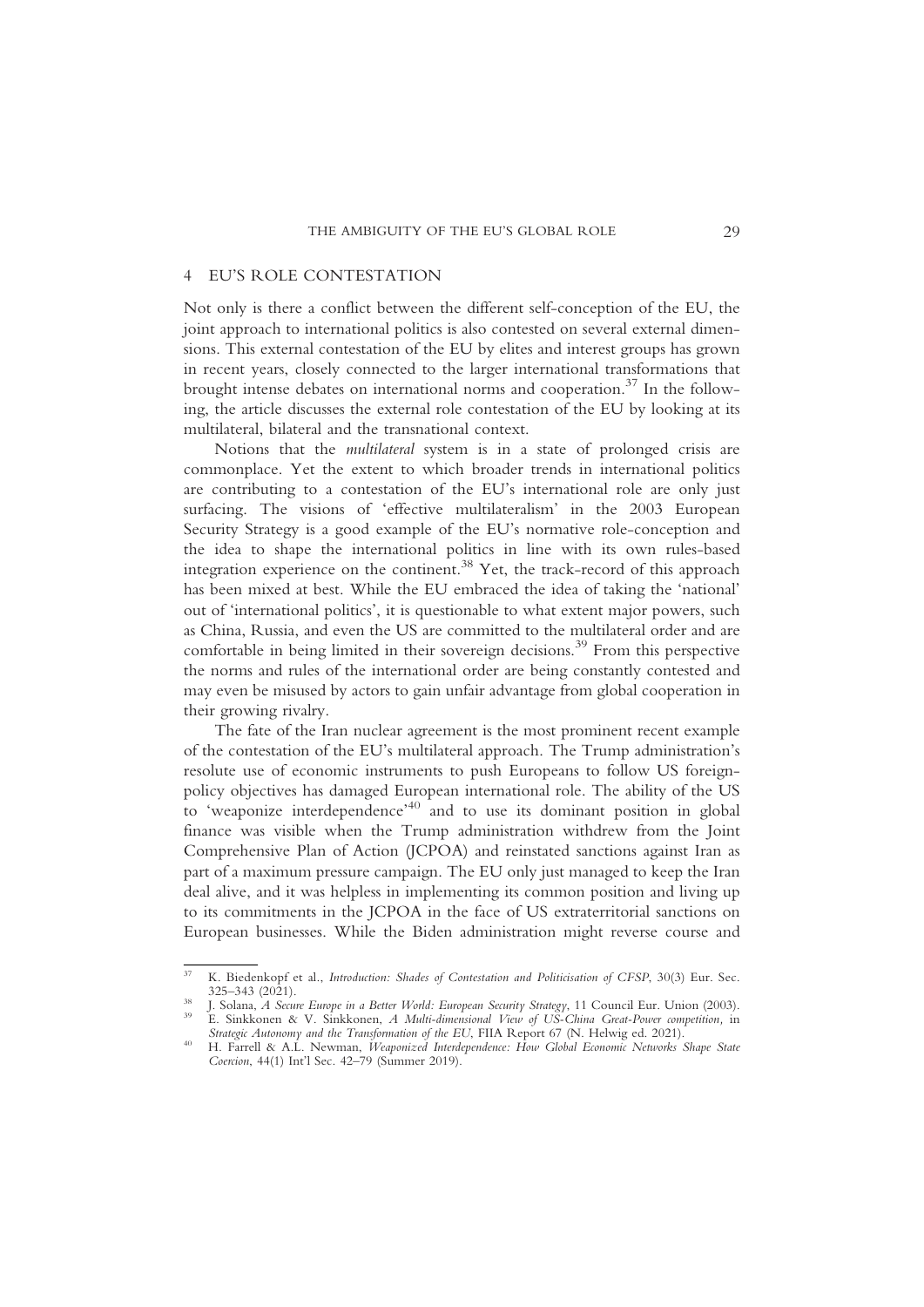join an updated agreement of the E3+3 with Teheran, the incident revealed the EU's vulnerability and inability to circumvent US sanctions. Thus, the Iran case showed the stark mismatch between the EU's conception of how it works as a multilateral diplomatic actor and the US interest-based approach to global politics.

A similar challenge to the EU's international identity can be witnessed with regards to the EU's ambitions to reform the WTO. The inability of the WTO rule book to address unfair Chinese trade practices, or the paralysis of the rules-based trade dispute settlement do not align with the EU's ambition to externalize its market-based model. In recent years the EU has had to concentrate on temporary solutions without US support to allow for the settlement of rules-based international trade disputes. Now there are hopes that the Biden administration might be more favourable towards WTO reform. However, even a more open-minded US administration will have to approach any reforms with the interests of US industries and protective safeguards in mind.<sup>41</sup> Similarly, although it is in its interests to sign up for WTO reform to keep the system afloat, China does not wish to see its state-centric and subsidy-based economic model compromised.<sup>42</sup> In face of external US and Chinese elite contestation of the EU's supranationally organized trade model, the prospects for comprehensive multilateral reforms remain bleak.

The extent to which the EU's very identity and role as an international actor is being challenged could be witnessed during the 2014 Ukraine crisis. Based on its normative identity that developed from its historical experiences, its foreign policy premise is based on functioning rules-based cooperation across national divides. The annexation of Crimea and the war in the Donbass region came as a shock with the realization that other actors do not respect international rules to the same extent. To some extent, this caused a reconceptualization of the EU role vis-à-vis Russia and pushed it to use its coercive power in the form of economic sanctions.<sup>43</sup>

The bilateral diplomatic environment in the EU and its Member States has become more challenging in recent years, with direct opposition to EU positions and the questioning of its legitimacy as a diplomatic actor. The Trump administration's downgrade of the EU embassy in Washington DC from a Member State to an international organization in late 2018 was the most telling example. Although the practical repercussions of the demotion scarcely extended beyond protocol issues, the move was highly symbolic and representative of the broader EU struggle to be perceived as a legitimate actor abroad. Previous US administrations, including that of President Obama, occasionally lost patience in interacting

<sup>&</sup>lt;sup>41</sup> K. A. Elliott, *Can Biden Salvage the World Trade Organization?*, World Politics Rev. (17 Nov. 2020).<br><sup>42</sup> V. Zhu, *China and WTO Reform: Minimal Changes Only, Please*, Institute Montaigne Blog (15 Mar. 2019).

<sup>&</sup>lt;sup>43</sup> M. Natorski & K. Pomorska, *Trust and Decision-Making in Times of Crisis: The EU's Response to the* Events in Ukraine, 55 J. Com. Mkt. Stud. 54–70 (2017).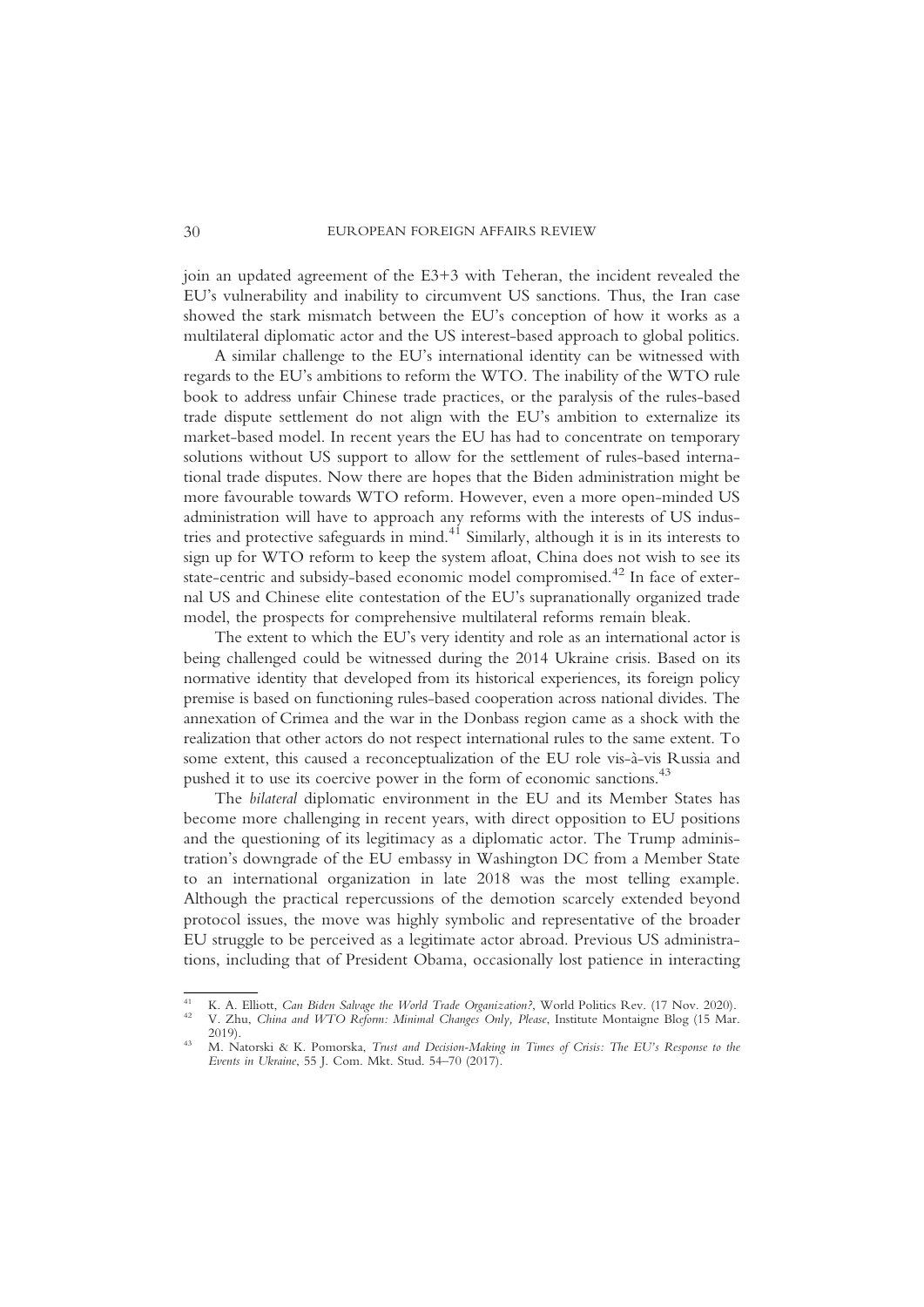with a multitude of EU representatives who tended to put procedure above content.44 President Trump's open hostility towards the EU and his preference for dealing with individual Member States took the aversion to the next level.

Nevertheless, the EU was able to stand its ground to some extent when it came to its position as a global market power. Commission President Jean-Claude Juncker declared, 'I am the European Union' to clarify the exclusive competences of his institution in a high-profile White House meeting on trade in July 2018.45 Margarethe Vestager, EU Commissioner for Competition at the time, repeatedly drew President Trump's fire, given her anti-trust focus on US digital companies. This shows that the EU is less contested in its role as a market power because its actions have an impact on others.

To what extent the new administration under Biden will represent a larger shift in US-EU relations and lower US contestation of the EU's international role is still an open question.<sup>46</sup> Given the US' new-found focus on the multilateral agenda (e.g., on Climate change) and on the value competition with China, one can assume that the US administration will be more open to the normative elements of EU's foreign policy as a 'Western' partner in an increasingly authoritarian world. Yet, the growing competition with China also means that the US will especially value the hard power elements of EU's foreign and security policy and welcome its development as a realist power.

In terms of relations with China and Russia, discussions concerning the EU's ability and how it is perceived as a diplomatic actor are often linked to its limited success in promoting its values. It is frequently criticized for not living up to the values enshrined in its treaties, and for falling short in terms of sharply criticizing and responding to Beijing's and Moscow's human-rights and rule-of-law records. The contestation of the EU as a normative power resurfaced recently regarding the weak human-rights commitments in the EU-China Comprehensive Agreement on Investment (CAI), and the EU's hesitant reaction following Russia's jailing of the opposition leader Alexei Navalny.

In addition to the interstate contestation, whether multilaterally or bilaterally, the EU's conception as an international actor is challenged by transnational dynamics that bring new critical public and elite opinions to the fore. The rise of populism in many so-called Western societies is such a wider trend and can serve as an example how the EU's self-image, in particular as a normative power, is increasingly getting under pressure. The rise of a populist brand of governance in some EU Member States have led to a contestation of some of the foundational

<sup>44</sup> V. Pop, EU-US Summits to Take Place 'Only When Necessary', EUObserver (27 Mar. 2010).<br>45 Jean-Claude Juncker in an interview with Der Spiegel (1 Nov. 2019).<br>46 G. Martin & V. Sinkkonen, in this special issue.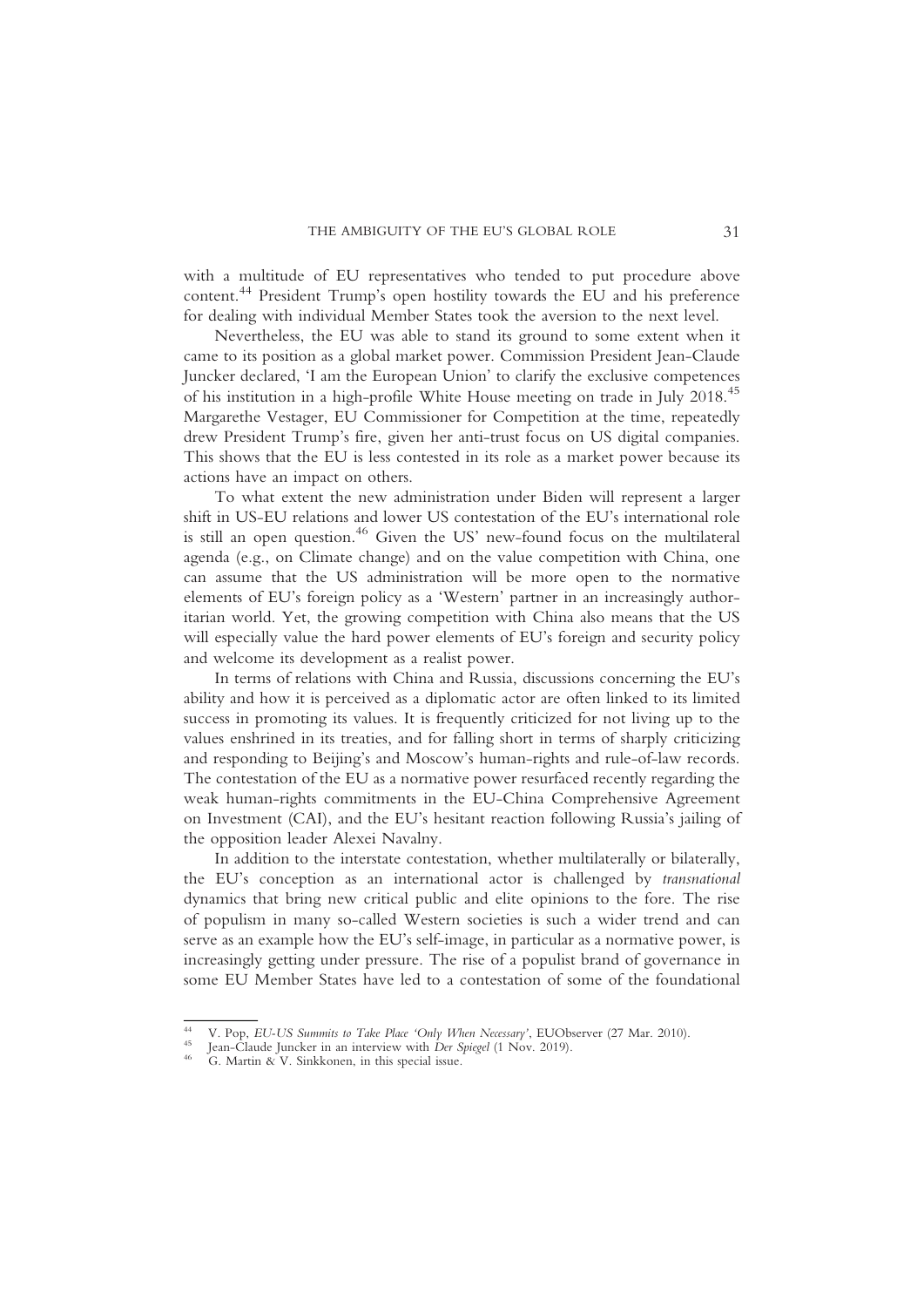values of EU foreign policy, including on matters of human rights and multilateral cooperation. To the extent that these challenges go beyond the normal political debates on the aims and instruments of the EU, but displays a departure from key norms, one can even detect signs of 'de-Europeanization' of EU foreign and security policy.<sup>47</sup> Another example of a transnational dynamics undermining the EU's international role is the growing technological disruption.<sup>48</sup> New technologies also brought along new threats in the cyber and information space, with the need for the EU to adapt as a realist power. Yet, new technologies brought also challenges to the EU's normative power role, as questions on changing norms and values, for example on data-privacy, moved centre stage.

### 5 THE EU'S RESPONSE: ADAPTATION AND AMBIGUITY

The institutional actors in Brussels as well as the Member States responded to the contestation of the EU's international role in recent years. There has been considerable talk about an EU 'geopolitical moment'<sup>49</sup> or 'geopolitical awakening'.<sup>50</sup> Europe should develop an 'appetite for power' <sup>51</sup> and become 'a player, not a plaything'. <sup>52</sup> Analyses and political rhetoric were full of metaphors that describe or call for a set of measures required for Member States to become more efficient, unified and forceful in their international actions. In the following, the discussions and adaptations following the adoption of the 2016 EU Global Strategy will be in the focus. The EU Global Strategy for the first time mentioned the goal of strategic autonomy of EU's foreign and security policy and became a key reference point in the debate.<sup>53</sup> The EU response and the impact on its global role will be analysed along three discussions: the geopolitical Commission, the decision-making debate in the CFSP, and the implementation of the defence agenda following the EU Global Strategy.

One of the most prominent signs of an adjustment of the EU's role was Commission President Ursula von der Leyen's announcement to lead a geopolitical Commission at the start of her term in 2019. While the move was seen as a clear reaction to the international challenges stemming from a more assertive

<sup>&</sup>lt;sup>47</sup> P. Müller et al., *The Domestic Challenge to EU Foreign Policy-Making: From Europeanisation to de-*<br>Europeanisation?, 43(5) J. Eur. Integ. 519–534 (2021).

<sup>&</sup>lt;sup>48</sup> A. Ken Jakobsson & M. Stolz, Principled Big Tech: European Pursuit of Technological Autonomy, in Strategic Autonomy and the Transformation of the EU 105–127 (N. Helwig ed., FIIA Report 2021).

<sup>&</sup>lt;sup>49</sup> D. Schwarzer, *Europe's Geopolitical Moment*, Internationale Politik Q. 1 (Jan. 2021).<br><sup>50</sup> D. Schwarzer, *Europe's Geopolitical Moment*, Internationale Politik Q. 1 (Jan. 2021).<br><sup>51</sup> HR/VP Josep Borrell during a pane

<sup>53</sup> N. Helwig & V. Sinkkonen, Strategic Autonomy and the EU as a global actor: The evolution, debate and theory of a contested term, introduction to this special issue.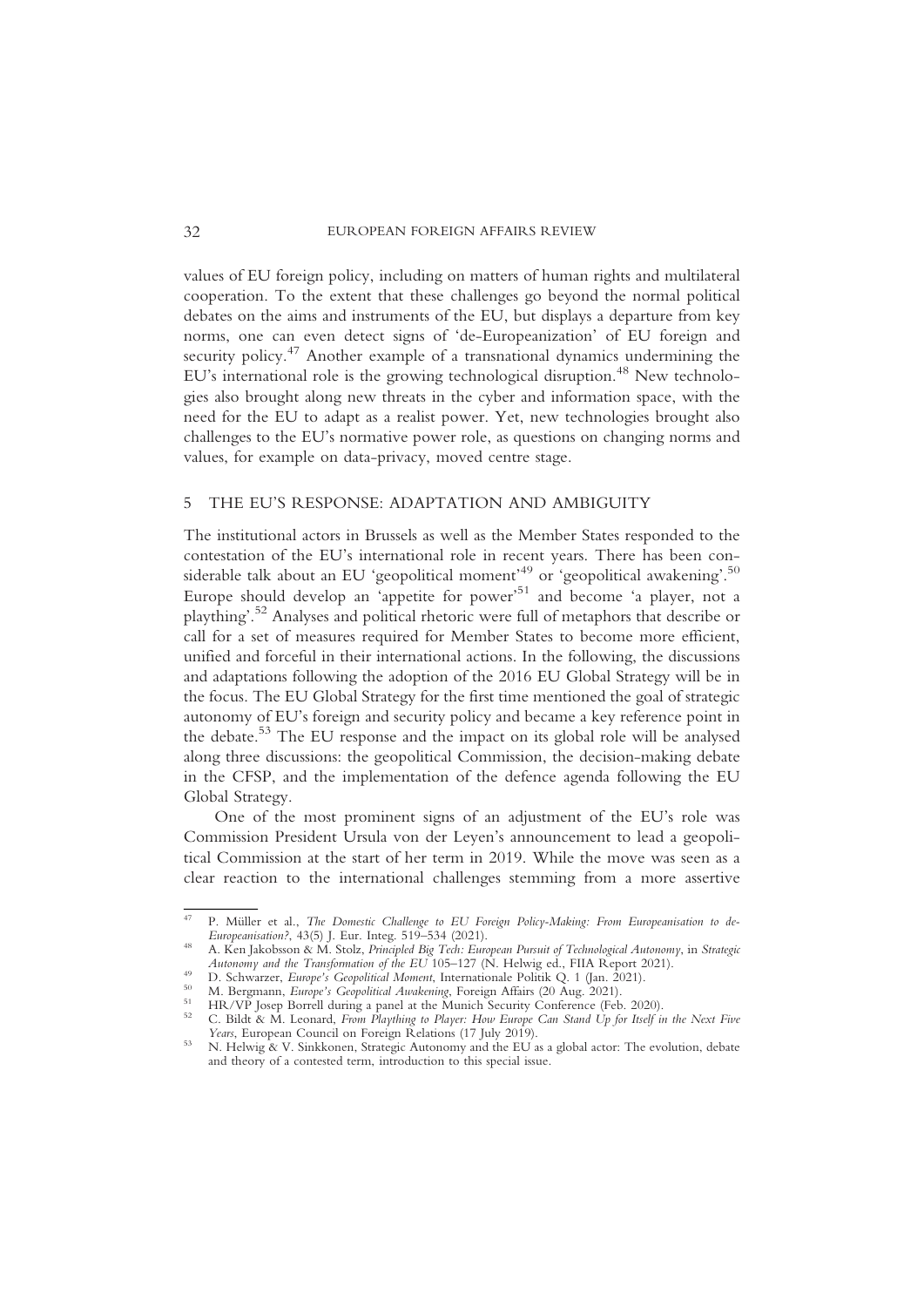China and uncertainties in the transatlantic partnership, it also raised questions with regards to possible tensions with the Commission's traditionally more impartial role as a guardian of the treaties.54 Part of the revamp of the Commission were changes to the internal organization, whereby three executives Vice-Presidents gained more procedural power on big ticket items, such as the European Green Deal and the digital transformation.

Behind the shifts in the organization and politicization of the European Commission was the recognition that the EU's competitiveness depends increasingly on its ability to link its economic and regulatory instruments to its geostrategic goals.<sup>55</sup> In particular regarding the EU self-conception as a market power, this seemed to signal a fundamental shift in how the Union evaluates the role of economic and trade policies. The traditional image of the EU as a market power entails that issues of regulatory, financial and trade policy are disconnected from political and security concerns. In its external relations, the focus of the EU as a market power is on promoting its market-liberal norms and regulations, not using economic instruments (including trade barriers) to promote liberal values and security interests.

However, we can currently observe the EU's increasingly strategic use of economic instruments. In addition to the defence against coercive and distorting economic practices, the current trade policy of the EU Commission is also focusing on the promotion of labour standards in international supply chains, the decarbonization of the global economy, as well as the promotion of data-privacy in the digital transformation.<sup>56</sup> As a consequence the market power image appears less firmly rooted in the EU's fundamental market-liberal principles and includes now elements of the normative power narrative, namely the centrality of certain values to the EU's external action.

In addition to the normative reorientation of economic policies under the geopolitical Commission, also security interests became increasingly important to EU's trade, investment, and industrial policies. Examples include the Commissions activities in minimizing risks connected to Chinese 5G infrastructures and foreign direct investment,<sup>57</sup> as well as the EU's growing assertiveness in using economic sanctions to address matters of international security.<sup>58</sup> A new Directorate-General for Defence Industries and Space (DG DEFIS) for the first time manifests the role of the Commission in defence policies and implements a European Defence Fund

<sup>54</sup> S. Blockmans & D. Gros, From a Political to a Politicised Commission?, CEPS Policy Insight 12 (2019).<br>55 N. Helwig, *The New EU Leadership: The von der Leyen Commission Focuses on Europe's Geo-economic*<br>*Power*, FIIA Br

Power, FIIA Briefing Paper 274 (Nov. 2019).<br>
56 T. Gerhke in this special issue.<br>
58 Sharpening EU Sanctions Policy: Challenges and Responses in a Geopolitical Era, FIIA Report 63 (N. Helwig ed. 2020).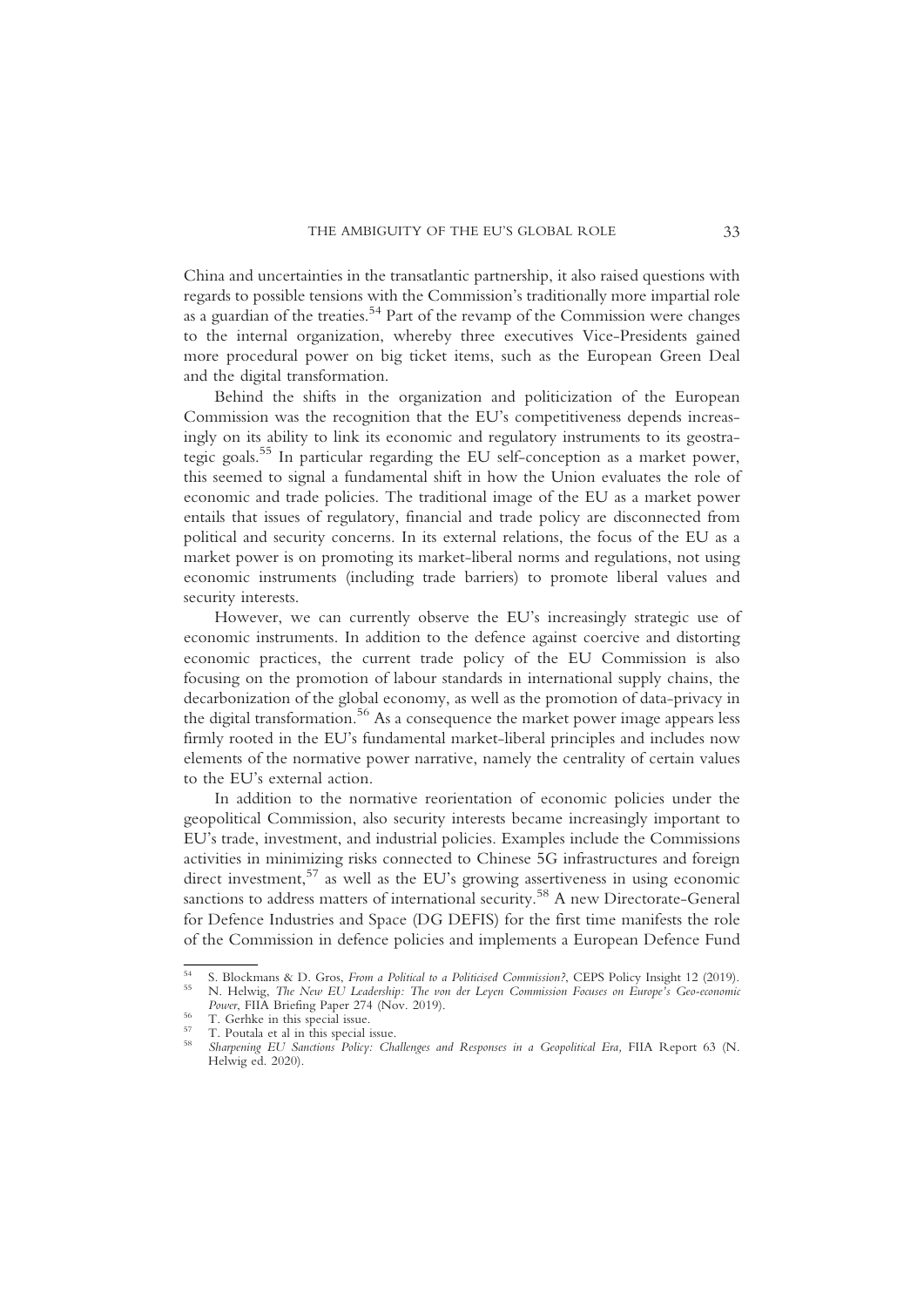to foster European security and military capabilities. In line with the realist power conception of the EU, the security challenges of recent years have gained more relevance and weakened the impact of the market-liberal roots of EU's internal and external economic policies. The EU's strong economic retaliation against Russia following the invasion of Ukraine exemplifies that economic interests and free-market mechanisms fade into the background, when the EU's normative basis and security interests are at risk.

These shifts in the EU's market power identity are rhetorically packaged under the label of (open) strategic autonomy. For example, the Commission's 2021 trade review states that open strategic autonomy includes 'aligning and using all trade tools in support of EU interests and policy objectives'.<sup>59</sup> In the words European Council President Charles Michel, the promotion of values is also an objective of strategic autonomy. He called for using EU's instruments and resources to 'forge a more peaceful, a more humane and a fairer world'. 60

The strategic reorientation of the Commission's economic instruments is not the only adaptation of recent years. In the CFSP, the discussion on decisionmaking reforms took up steam, without however leading to substantial changes in the treaties or in practice yet. The issue of qualified majority voting (QMV) in the CFSP has long been under discussion among a rather small circle of integrationistminded scholars and policy planners. The current treaties allow for several possibilities (for example constructive abstention, Article 31(1) TEU) to avoid gridlock if consensus among the twenty-seven Member States cannot be achieved.<sup>61</sup> Member States make scant use of these provisions. For example, the Council invoked the enabling clause when amending sanctions listings in a few uncontroversial cases. In 2008, Cyprus used the possibility of abstaining without blocking the decision to set up the EULEX Kosovo mission.

For a long time, without major paralysis, the national-sovereignty argument outweighed the possible efficacy gains of a speedier and less compromising decisionmaking process. After all, the unanimity principle also ensured the broad ownership of decisions taken among Member States. In recent years, calls for extending the use of QMV in the CFSP grew louder, coming from the Commission President and the EU High Representative, for example, the policy areas under discussion including human rights declarations, civilian operations and sanctions. The change of mind came after a culture of disruption started to engulf the Council's decision-making

<sup>&</sup>lt;sup>59</sup> European Commission, *supra* n. 16.<br><sup>60</sup> C. Michel, *Strategic autonomy for Europe* – *the aim of our generation*, Speech to the Bruegel think tank (Sept. 2020).

<sup>(</sup>Sept. 2020). <sup>61</sup> For the legal background on CFSP decision-making procedures, see K. Pomorska & R. Wessel, Qualified Majority Voting in CFSP: A Solution to the Wrong Problem?, 26(3) Eur. Foreign Aff. Rev. 351– 358 (2021).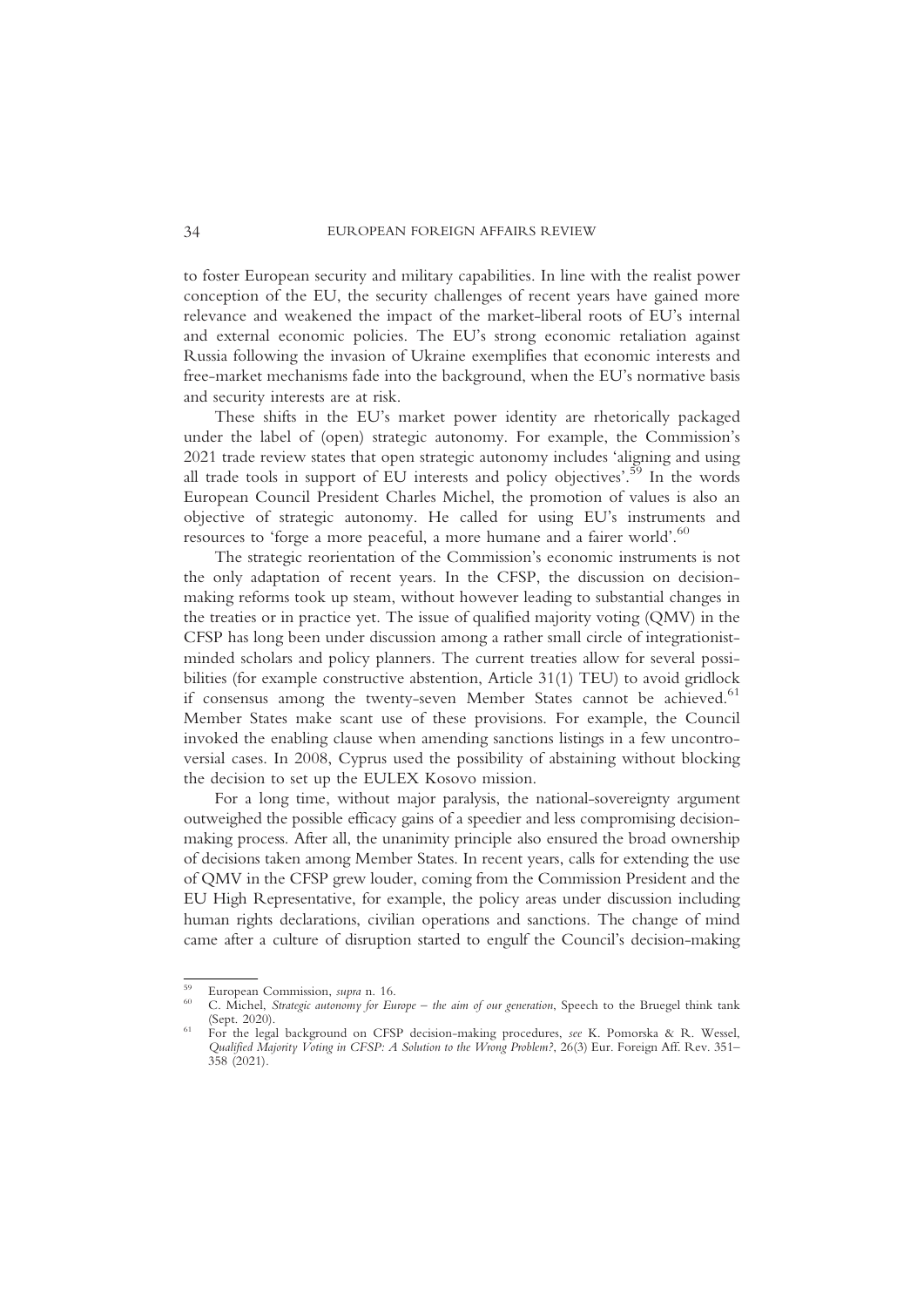rooms and slowed-down the consensus-making machinery. More and more CFSP decisions were watered down or delayed by a single or very few Member States, sometimes with questionable motives.<sup> $62$ </sup> A high-profile recent case was the monthlong slowdown of sanctions against Belarusian officials by Cyprus in late 2020.

The new focus on QMV largely underlines the realist power image of the EU, which is adapting to new international realities with decision-making reforms rather than acting in unison based on a shared set of norms. The debates mirror the need of the EU to adjust to a more challenging environment in which foreign actors, such as China or Russia, might actively try to influence single Member States to prevent a consensus decision. Hence, it is in line with – and represented in – the strategic autonomy discourse as a way for the EU to ensure independence and swift decision-making in the growing geopolitical rivalry.<sup>63</sup> The efficiency argument is also present in the discussion on differentiated forms of EU decision-making, such as the possible creation of a European Security Council comprised only of a limited number of permanent or rotating members.<sup>64</sup>

In addition, there is a case to be made on the impact on the EU's normative power conception. As Juncos and Pomorska observe, the decision of, for example, Hungary to block UN Human Rights Council statements go beyond mere political disagreement and can be traced back to substantive differences on norms. <sup>65</sup> These include different understanding on interference in domestic affairs and on human rights (e.g., LGBT+ rights). The challenge of fundamental EU values by some Member States undermines the EU's position as a normative power internationally. Whether institutional adjustments will be adequate in addressing this problem is subject to debate.<sup>66</sup>

Finally, EU Member States intensified their cooperation on security and defence issues in recent years. Arguably, this is the most active area of cooperation when it comes to the EU's global role. Initiatives, such as the Permanent Structured Cooperation in defence (PESCO) in connection with the above-mentioned European Defence Fund, aim at a better integration of EU defence industries and forces. It is noteworthy that due to the EU's competences and

<sup>&</sup>lt;sup>62</sup> For an overview see N. Koenig, Qualified Majority Voting in EU Foreign Policy: Mapping Preferences, Jacques Delors Centre Policy Brief (2020).

Jacques Delors Centre Policy Brief (2020).<br><sup>63</sup> See e.g., S. Anghel et al., *On the Path to 'Strategic Autonomy' the EU in an Evolving Geopolitical* Environment, European Parliamentary Research Service (Sept. 2020); U. Franke & T. Varma, Independence Play: Europe's Pursuit of Strategic Autonomy, ECFR Flash Scorecard (July 2019).<br><sup>64</sup> R. Alcaro & M. Siddi, *Lead Groups in EU Foreign Policy: The Cases of Iran and Ukraine*, 8(2) Eur. Rev.

Int'l Stud. 143–165 (2021); P. Rieker, Differentiated Integration and Europe's Global Role: A Conceptual Framework, 26(3) Eur. Foreign Aff. Rev. 1–14 (2021).

Framework, 265 A. Juncos & K. Pomorska, Contesting Procedural Norms: The Impact of Politicisation on European Foreign Policy Cooperation, 30(3) Eur. Sec. 367–384 (2021).

<sup>&</sup>lt;sup>66</sup> Pomorska & Wessel, supra n. 61.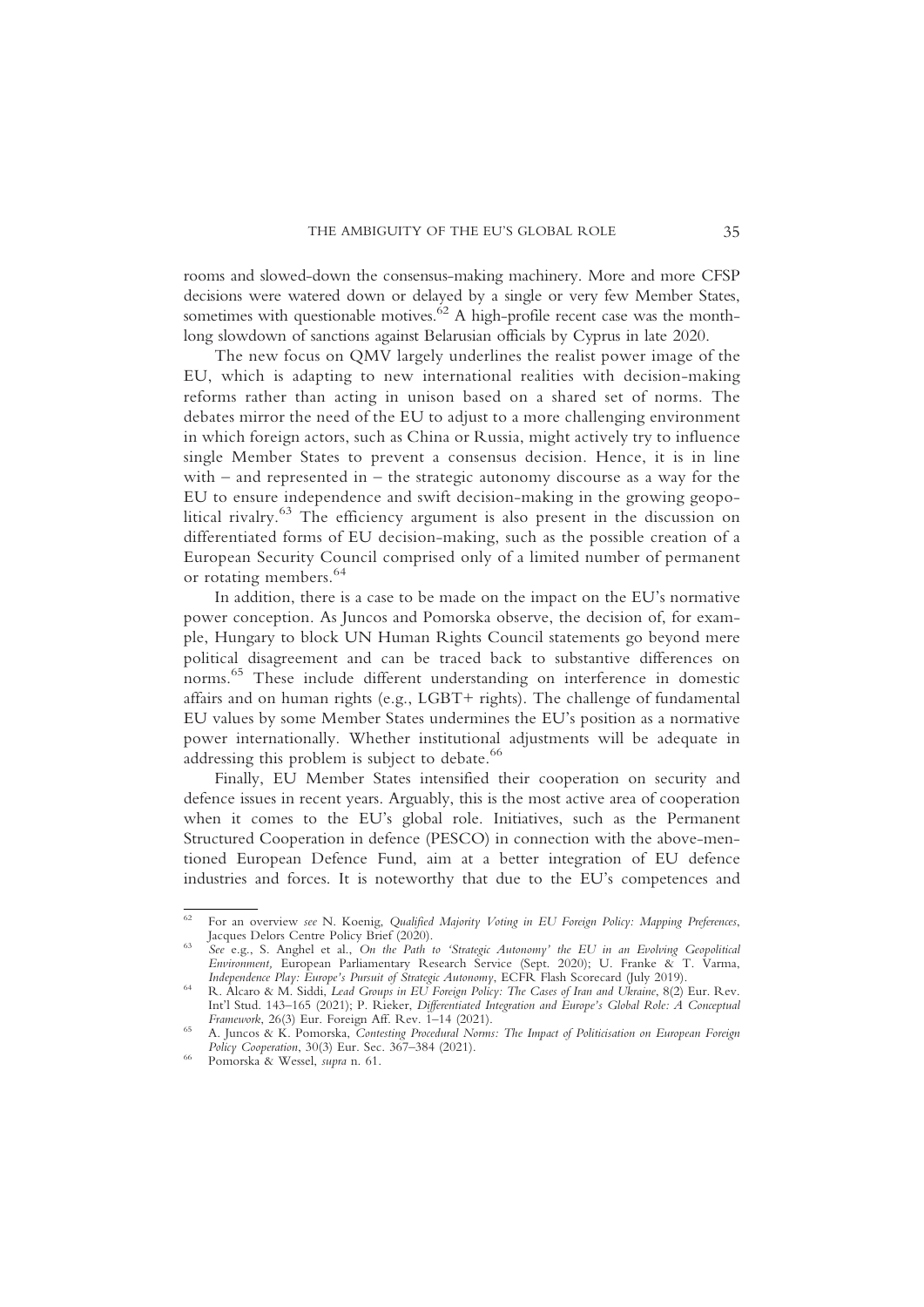experiences in industrial and research funding matters, a strong focus has been on the defragmentation of the defence market and the development of capabilities. However, an interpretation of EU's defence integration activities as an example of its market power image, would be to narrow. As Blockmans and Macchiarini Crosson argue, additional factors are at play, such as Member States' 'level of ambition in international security policy, willingness to use military force and scope of action for the executive branch in military-security'. <sup>67</sup> The EU's focus on hard security matters in the aftermath of the bodged withdrawal from Afghanistan and the Russian invasion of Ukraine underlines the EU's refashioning as a realist power.<sup>68</sup>

The EU's realist reorientation is also reflected in the current strategic compass process. The process aims at developing an actionable strategic paper that details the EU's ambition and next steps in the security and defence sphere. By late 2021, a first draft surfaced which highlights concrete steps to increase the EU's military capacity and the possibility for rapid deployment of forces.69 Partly, as a reaction to the mishandled Afghanistan withdrawal, Member States seemed to initiate another attempt to reform the EU's battlegroup concept, this time with the use of Article 44 TEU that allows able and willing groups of Member States to launch joint operations.

Having its roots in the debates in the field of security and defence, the strategic autonomy concept is very present in the discourse on the current EU defence integration. However, defence policy is also an area where the term strategic autonomy is most contested.<sup>70</sup> This is due to the connotation that strategic autonomy might imply a distancing from the US, with possible unintended consequences for the future US commitment to European security. Hence, many Atlantic oriented Member States rather prefer the term 'capability to act' or 'strategic responsibility'.<sup>71</sup>

Overall, EU's response has seen surprising levels of adaptation in ins international role conception. The geopolitical challenges of the 2010s and Russia's invasion of Ukraine (at the time of writing) have underlined its role as a realist power, capable of responding to current challenges and of protecting the security of EU citizens through its various military and economic instruments. At the same time, the competition with China and tensions with the US have led the EU to emphasize its normative basis as well and to adjust some of its economic and

<sup>&</sup>lt;sup>67</sup> S. Blockmans & D. Macchiarini Crosson, *PESCO: A Force for Positive Integration in EU Defence*, 26(Special Issue) Eur. Foreign Aff. Rev. 87–110, 108 (2021).

<sup>&</sup>lt;sup>68</sup> K. Mustasilta in this special issue.<br><sup>69</sup> A. Brzozowski, *LEAK: What the EU's Future Military Strategy Could Look Like*, Euractiv.com (10 Nov.<br>2021)

 $^{70}$  N. Koenig, The EU as an Autonomous Defence Actor, in Strategic Autonomy and the Transformation of the EU, FIIA Report 67, 69–86 (N. Helwig ed. 2021). <sup>71</sup> Helwig, supra n. 4.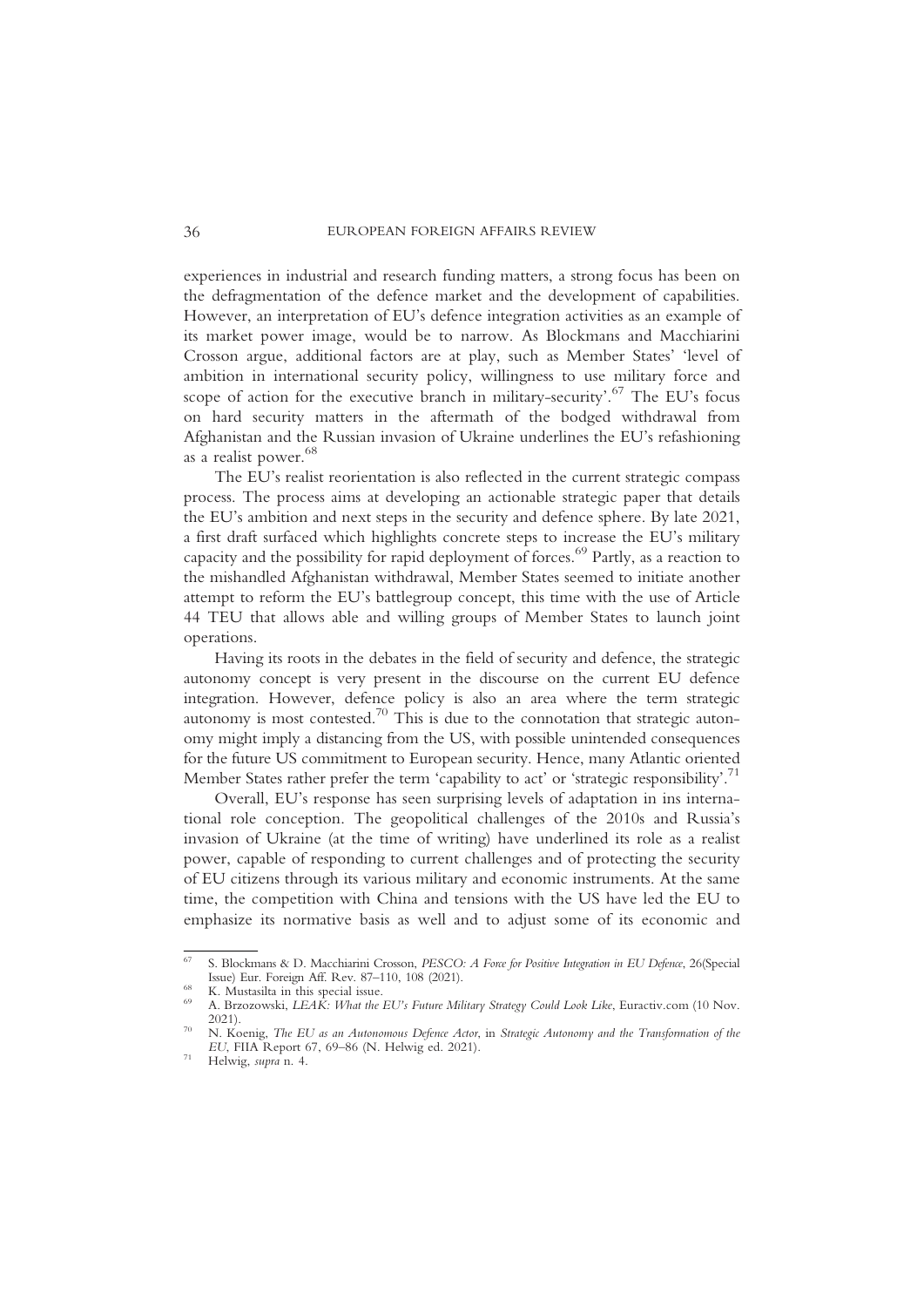diplomatic policies accordingly. International trends of decoupling have brought the liberal-market philosophy of the EU out of the focus. However, its core elements are still preserved in the 'open strategic autonomy concept'.

It is noteworthy, that the strategic autonomy concept serves as a reference point in all the above debates. Whether it is about the EU's efforts to support the global free trade agenda, the necessity to promote EU's norms and values, or ambition to become a more effective security actor. As a consequence, the strategic autonomy concept is rather a sign of the continuous role ambiguity that the EU is facing in a more complex international environment.

#### 6 STRATEGIC AUTONOMY: CONSTRUCTIVE OR DESTRUCTIVE?

At first sight, the strategic autonomy debate is about very tangible, material aspects of European security. Does Europe have the military capability to defend itself in case of American disengagement? Can the EU single market uphold its competitiveness and independence in an age of increasing global economic competition? This article started from a different assumption, however. Strategic autonomy is also about the stories that the EU tells about itself and how it wants to be perceived by others. Yet, the EU does not have a single narrative that describes the origin of its international identity or what it aims to achieve. Instead, there are several selfconceptions based on its experience as an economic, peace and security project.

This article attempted to show that the attractiveness of the strategic autonomy concept is based on the fact that it resonates with different ideas on the EU's international role. It can be evoked to underline the distinct value base that distinguishes EU's foreign policy from that of others. Or it can be used to create the image of an EU security actor that has to become more pragmatic when dealing with the harsher international environment. And finally, EU's marketliberal identity can be reflected in the term, as the European single market needs to be defended against external coercion or interference.

Here is where the relevance of the strategic autonomy concept for the debate on EU's international role lies. The term appears to be neutral with regard to whether the EU aims to become more normative, realistic, or market-oriented in its external relations. The argument made in this article is that this is the reason, why it is used with such a frequency in today's debate. Yet, instead of allowing for a clearer strategic choice between the different paths that the market-liberal, normative, or realist role concepts offer, the strategic autonomy concept increases the ambiguity of EU's role conception.

The question whether this is a positive or negative sign for the EU's international role is one that this article left open for future research. Two models are possible. A negative reading of the strategic autonomy debate might